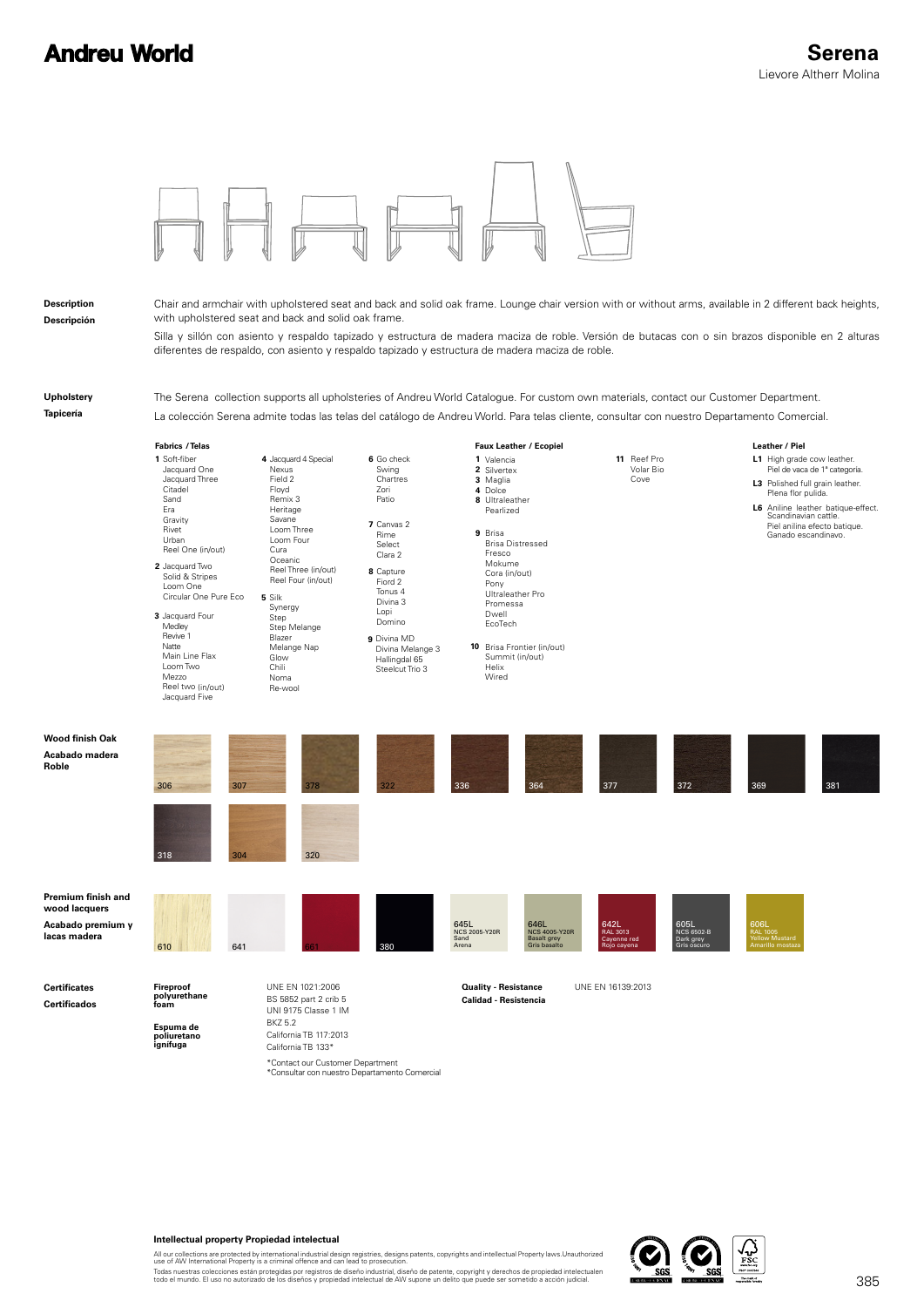## **Serena**

|                           | SI1344              |       |                                                                                    |                |                              | Chair with upholstered seat and back and solid oak wood                                            |       |       |                |       |                             |                                       |                  | COM yards                  | COL                 | ⋔              | 14,5 Ft             |  |  |
|---------------------------|---------------------|-------|------------------------------------------------------------------------------------|----------------|------------------------------|----------------------------------------------------------------------------------------------------|-------|-------|----------------|-------|-----------------------------|---------------------------------------|------------------|----------------------------|---------------------|----------------|---------------------|--|--|
|                           | 22.50<br>21.00      |       |                                                                                    |                |                              | frame.<br>Silla con asiento y respaldo tapizado y estructura de ma-                                |       |       |                |       |                             |                                       |                  | per unit<br>1.3            | sq.ft               |                | 46 lbs              |  |  |
|                           |                     |       |                                                                                    |                | dera maciza de roble.        |                                                                                                    |       |       |                |       | 1 units<br>10 units or more |                                       | 1.15             | $h \times 2$<br>32.5       |                     |                |                     |  |  |
|                           | 31.50               |       |                                                                                    |                |                              |                                                                                                    |       |       |                |       |                             |                                       |                  |                            |                     |                |                     |  |  |
|                           | <b>COM</b>          | COL   | 1                                                                                  | 2              | 3                            | 4                                                                                                  | 5     | 6     | 7              | 8     | 9                           | 10                                    | 11               | L1                         | L2                  | L <sub>3</sub> | L6                  |  |  |
| $$\mathfrak{S}$$          | 1,045               | 1,056 | 1,074                                                                              | 1,085          | 1,100                        | 1,121                                                                                              | 1,139 | 1,156 | 1,177          | 1,194 | 1,209                       | 1,230                                 | 1,252            | 1,274                      | 1,369               | 1,544          | 1,998               |  |  |
|                           | <b>SERIE</b><br>600 |       | Matte lacquered and<br>premium upcharge<br>Incremento por lacado<br>mate y premium |                | 92                           |                                                                                                    |       |       |                |       |                             |                                       |                  |                            |                     |                |                     |  |  |
|                           | SO1346              |       |                                                                                    |                |                              | Armchair with upholstered seat and back and solid oak                                              |       |       |                |       |                             |                                       |                  |                            |                     |                |                     |  |  |
|                           |                     | 22.50 | 22.25                                                                              |                |                              | wood frame.                                                                                        |       |       |                |       |                             | COL<br>COM yards<br>per unit<br>sq.ft |                  |                            |                     |                | 11 Ft<br>23 lbs     |  |  |
|                           |                     |       |                                                                                    |                |                              | Sillón con asiento y respaldo tapizado y estructura de ma-<br>dera maciza de roble.                |       |       |                |       |                             |                                       | 1 units          | $h \times 1$               |                     |                |                     |  |  |
|                           | 31.50               |       |                                                                                    |                |                              |                                                                                                    |       |       |                |       |                             |                                       | 10 units or more | 1.15                       |                     |                |                     |  |  |
|                           |                     |       | 25.75                                                                              |                |                              |                                                                                                    |       |       |                |       |                             |                                       |                  |                            |                     |                |                     |  |  |
|                           | <b>COM</b>          | COL   | 1                                                                                  | 2              | 3                            | 4                                                                                                  | 5     | 6     | 7              | 8     | 9                           | 10                                    | 11               | L1                         | L2                  | L <sub>3</sub> | L6                  |  |  |
| $\boldsymbol{\mathsf{S}}$ | 1,305               | 1,321 | 1,325                                                                              | 1,349          | 1,364                        | 1,382                                                                                              | 1,400 | 1,418 | 1,438          | 1,456 | 1,477                       | 1,495                                 | 1,515            | 1,520                      | 1,620               | 1,798          | 2,277               |  |  |
|                           | SERIE<br>600        |       | Matte lacquered and<br>premium upcharge<br>Incremento por lacado<br>mate y premium |                | 107                          |                                                                                                    |       |       |                |       |                             |                                       |                  |                            |                     |                |                     |  |  |
|                           |                     |       |                                                                                    |                |                              |                                                                                                    |       |       |                |       |                             |                                       |                  |                            |                     |                |                     |  |  |
|                           | <b>BU1348</b>       |       |                                                                                    |                |                              | Low back lounge chair with upholstered seat and back                                               |       |       |                |       |                             |                                       |                  |                            |                     |                |                     |  |  |
|                           |                     |       |                                                                                    |                |                              | and solid oak wood frame.                                                                          |       |       |                |       |                             |                                       |                  | COM yards<br>per unit      | <b>COL</b><br>sq.ft | 血              | 14,5 Ft<br>$28$ lbs |  |  |
|                           |                     | 27.50 | 29.00                                                                              |                |                              | Butaca de respaldo bajo con asiento y respaldo tapizado<br>y estructura de madera maciza de roble. |       |       |                |       |                             |                                       | 1 units          | $\overline{c}$             | 48.5                | $h \times 1$   |                     |  |  |
|                           | 28.75               |       |                                                                                    | ∜              | $\overline{25}$<br>$\approx$ |                                                                                                    |       |       |                |       |                             |                                       | 10 units or more | $\overline{2}$             |                     |                |                     |  |  |
|                           | COM                 | COL   | $\mathbf{1}$                                                                       | $\overline{2}$ | 3                            | $\overline{4}$                                                                                     | 5     | 6     | $\overline{7}$ | 8     | 9                           | 10                                    | 11               | L1                         | L2                  | L3             | L6                  |  |  |
| \$                        | 1,653               | 1,683 | 1,711                                                                              | 1,745          | 1,779                        | 1,818                                                                                              | 1,863 | 1,905 | 1,945          | 1,988 | 2,027                       | 2,073                                 | 2,115            | 2,115                      | 2,300               | 2,557          | 3,389               |  |  |
|                           | SERIE<br>600        |       | Matte lacquered and<br>premium upcharge<br>Incremento por lacado<br>mate y premium |                | 92                           |                                                                                                    |       |       |                |       |                             |                                       |                  |                            |                     |                |                     |  |  |
|                           | <b>BU1350</b>       |       |                                                                                    |                |                              | Low back lounge chair with arms, upholstered seat and                                              |       |       |                |       |                             |                                       |                  | COM yards                  | COL                 |                | 口 15 Ft             |  |  |
|                           |                     | 27.50 |                                                                                    | 29.00          |                              | back and solid oak wood frame.<br>Butaca de respaldo bajo con brazos, asiento y respaldo           |       |       |                |       |                             |                                       | 1 units          | per unit<br>$\overline{2}$ | sq.ft               |                | $29$ lbs            |  |  |
|                           |                     |       |                                                                                    |                |                              | tapizado y estructura de madera maciza de roble.                                                   |       |       |                |       |                             |                                       | 10 units or more | $\overline{2}$             | 48.5                | $h \times 1$   |                     |  |  |
|                           | 28.75               |       |                                                                                    |                |                              |                                                                                                    |       |       |                |       |                             |                                       |                  |                            |                     |                |                     |  |  |
|                           | <b>COM</b>          | COL   | 1                                                                                  | 2              | 3                            | 4                                                                                                  | 5     | 6     | 7              | 8     | 9                           | 10                                    | 11               | L1                         | L2                  | L <sub>3</sub> | L6                  |  |  |
| $\boldsymbol{\mathsf{S}}$ | 1,782               | 1,813 | 1,842                                                                              | 1,878          | 1,910                        | 1,954                                                                                              | 1,997 | 2,038 | 2,082          | 2,127 | 2,170                       | 2,215                                 | 2,253            | 2,253                      | 2,450               | 2,691          | 3,545               |  |  |

**Andreu World** 

Roble Oak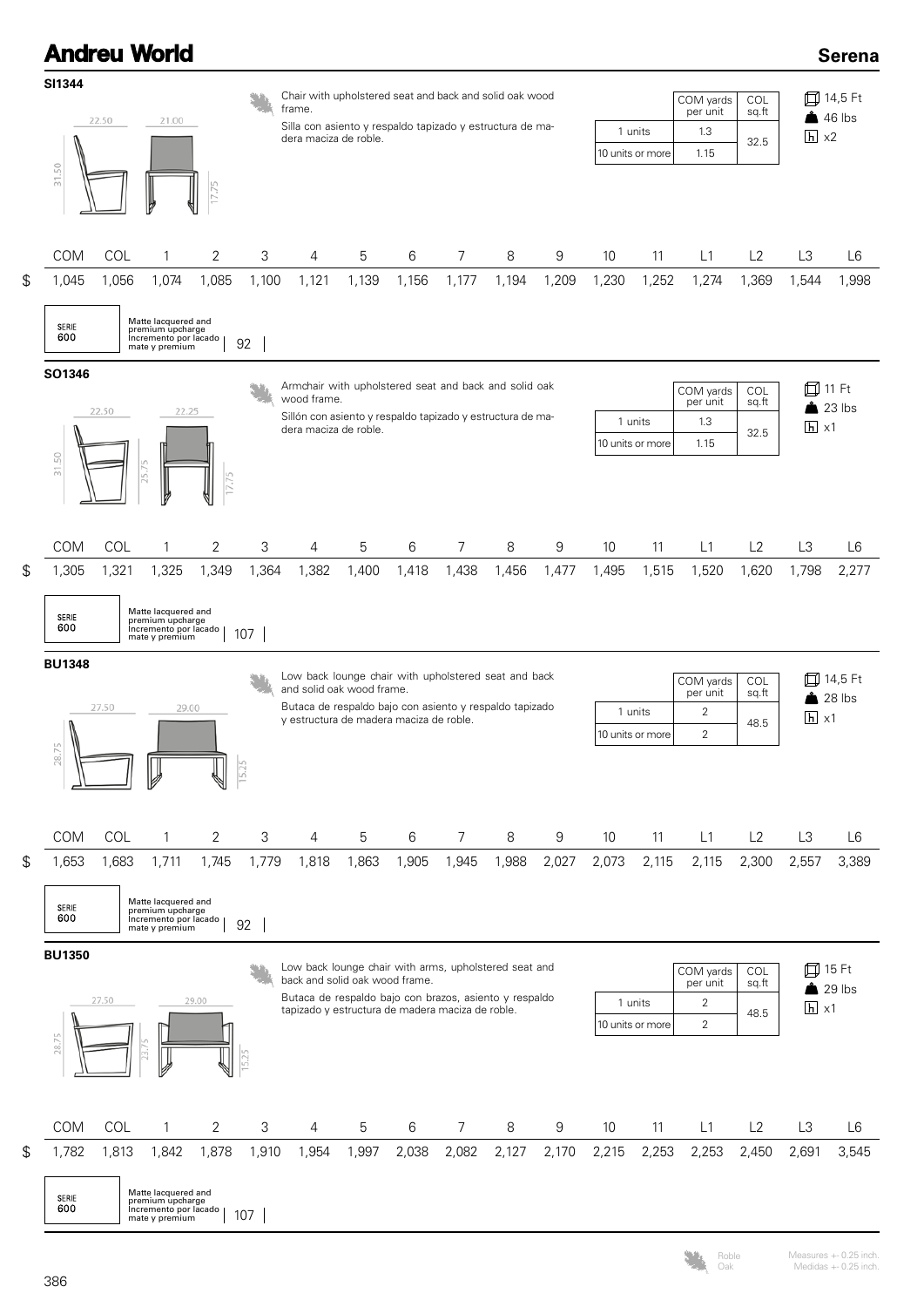#### **Andreu World BU1352** High back lounge chair with upholstered seat and back  $\mathbf{S}^{\mathbf{a}}_{\mathbf{a}}$ 30.00 27.25 and solid oak wood frame.

**Serena**